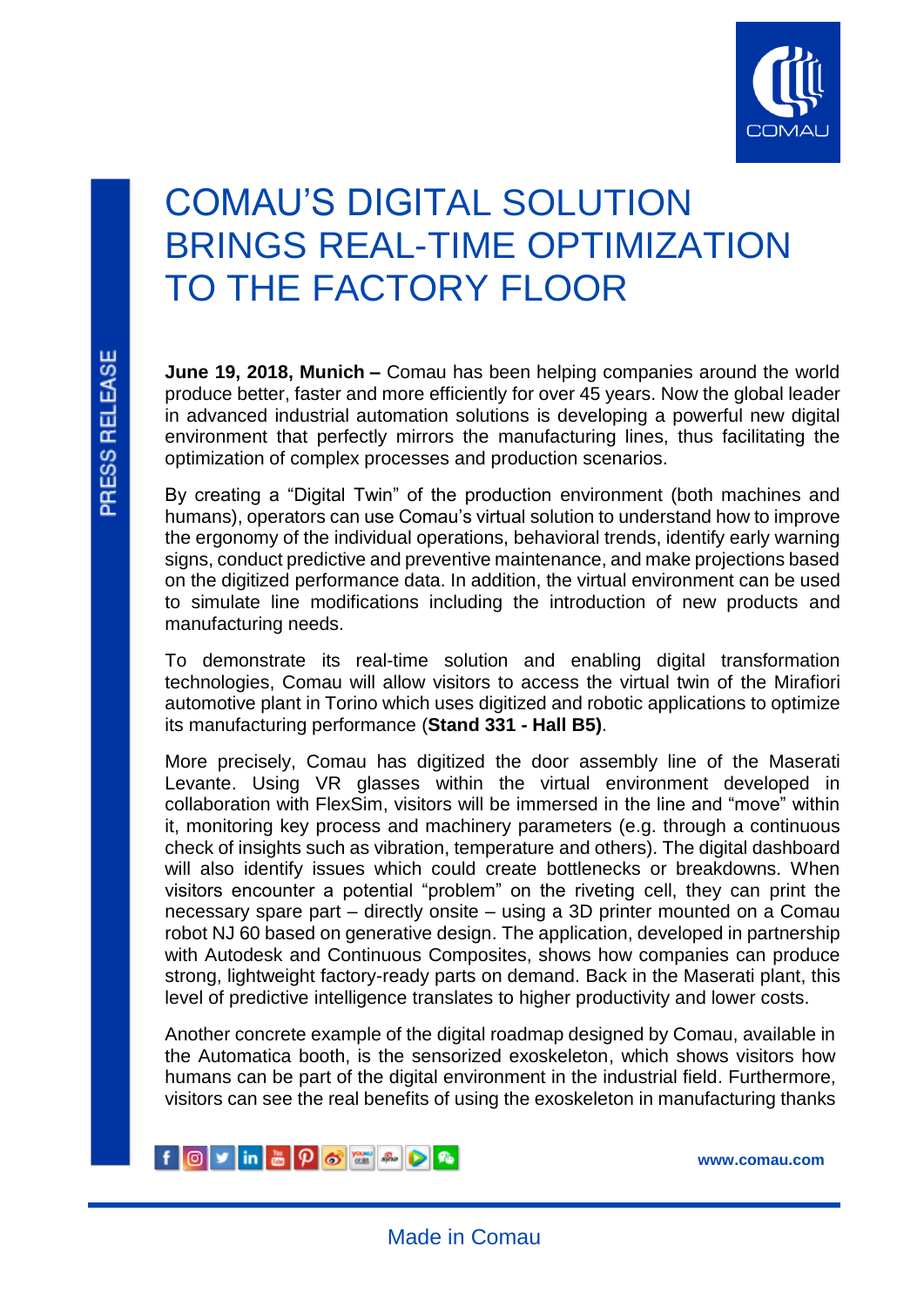

to analytics that will show the difference within using or not the exoskeleton in terms of ergonomics and muscular effort.

## **Benefits**

- Quickly verify production parameters at any stage of the manufacturing process
- Streamline maintenance operations thus reducing or eliminating downtime
- Virtual simulation and line behavior testing results in higher productivity, better quality, faster time-to-market and lower costs
- 3D printing solutions can reduce procurement time, allow for design adjustments and increase the potential for functionality improvements
- Sensorized exoskeleton helps improve ergonomics in the workplace by analyzing movements and activities with analytics and parameter comparisons



ľ